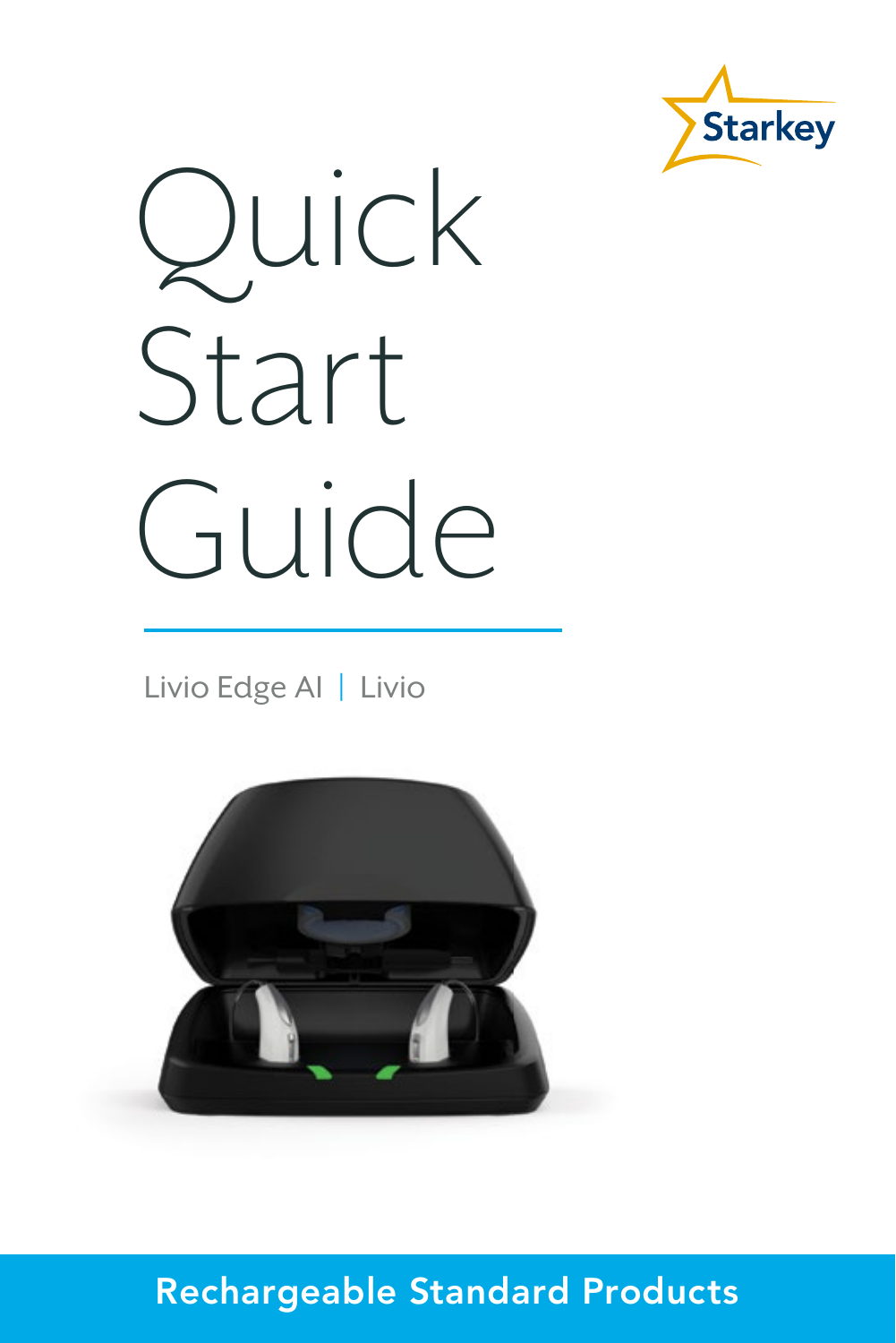At Starkey, we believe that to hear better is to live better.

Livio Edge AI and Livio Rechargeable hearing aids help you stay connected to the people and things you love most. These 2.4 GHz hearing aids offer Starkey's most advanced technology with supreme sound quality and features, customizable to fit your unique hearing needs.



#### Get the most out of your hearing aids

Please visit **starkey.com/care** for additional tools and resources including:

- Instructional videos
- Operations manuals
- Product brochures

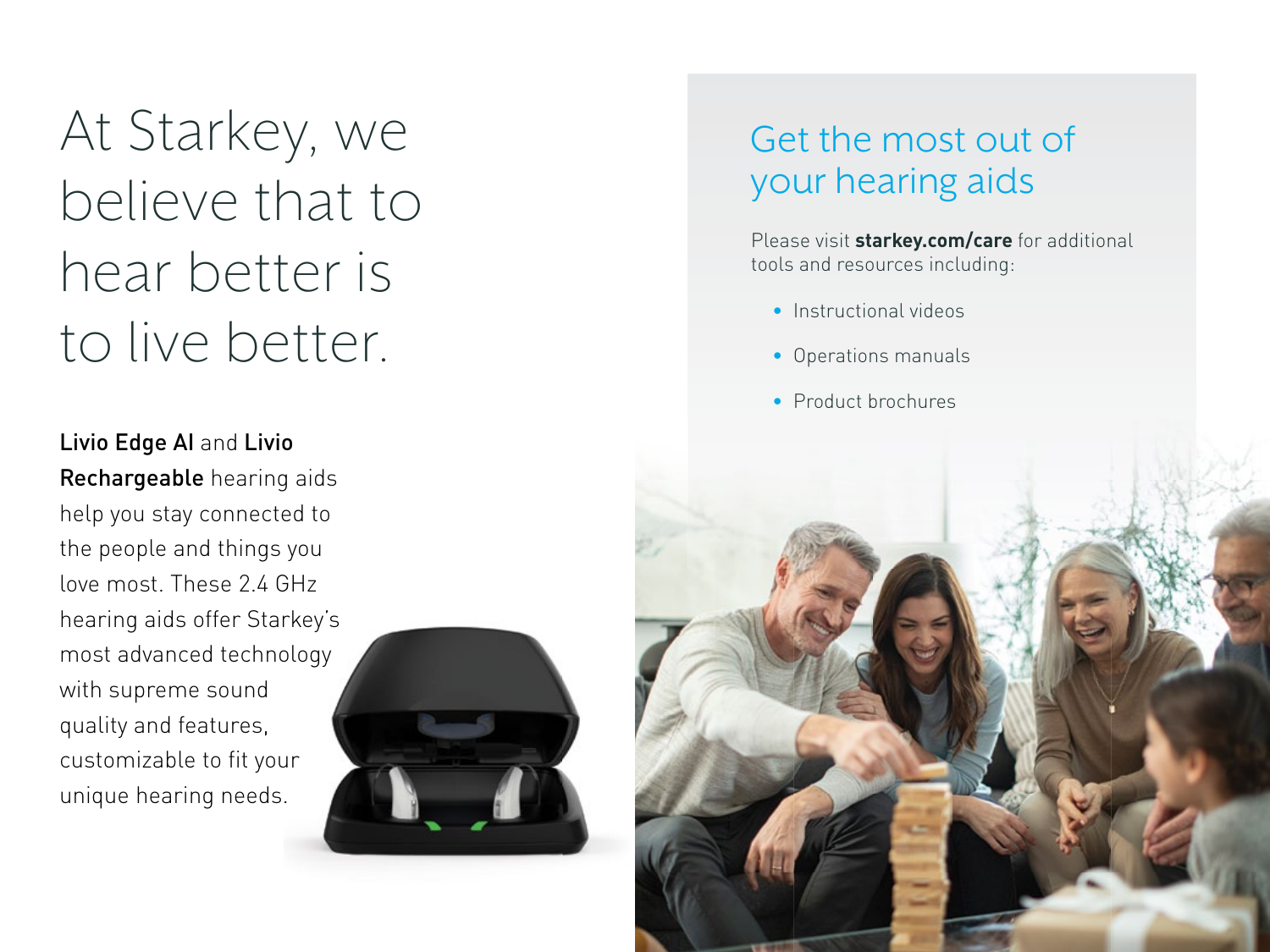#### Charging Your Hearing Aids



- Place your hearing aids in the charger with the earbuds or earmolds resting inside the reservoir.
- Your hearing aids will turn off automatically and begin to charge.
- The LEDs correspond to each hearing aid:
- Glowing Green = Charging
	- Solid Green = Fully Charged
		- Blinking Red = Fault State. To reset, remove
- くにょう the hearing aids from charger, wait until the LEDs turn off and re-insert the hearing aids. If Fault State continues, call your clinician.
- When charging without the charger cord, the LEDs turn off when the hearing aids are fully charged to preserve the on-board battery.
- Charging occurs with the lid open or closed; hearing aids will be fully charged in 3 1/2 hours.
- It is safe to store hearing aids in the charger after they are fully charged and any time that you are not wearing them.
- Hearing aids will automatically power on when removed from the charger.
- To illuminate LEDs when the charger is not plugged in, remove a hearing aid from its charging port for three seconds and then re-insert it. LEDs illuminate for 10 seconds before turning off.
- The desiccant puck provided will be effective for 3–6 months depending on moisture in the hearing aids and humidity. When the desiccant puck fades from blue to white, it should be replaced.
- If you will not be wearing your hearing aids for an extended period of time (i.e, weeks), remove both the plug from the charger and the hearing aids from the charging ports. You will need to manually power off the hearing aids by pressing the user control on each hearing aid for three seconds.

*Ask your clinician about our pocket-sized Mini Turbo Charger that provides a 3.5-hour charge in just seven minutes.*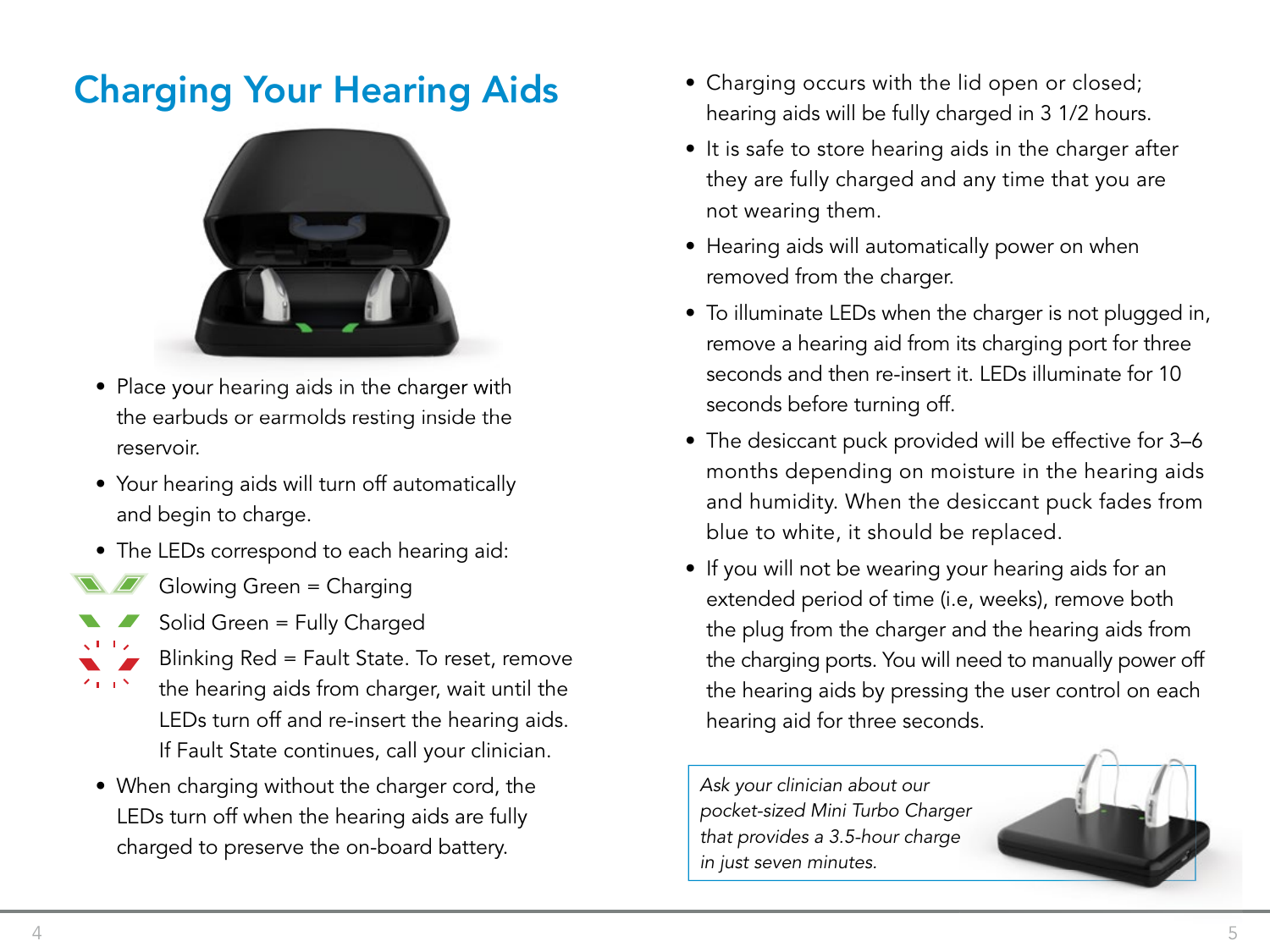## Power On & Off

- ON The hearing aids will power on automatically after removing them from the charger. There is a delay that allows you time to insert your hearing aid into your ear.
- ON If the hearing aid is manually powered off, pressing the user control for three seconds will power it on. The delay still exists to give you time to insert the hearing aid into your ear.
- OFF The hearing aids will power off automatically when placed in the charging port. Charging will proceed.
- OFF The hearing aids can be powered off manually by pressing the user control for three seconds.

## System Care

#### HEARING AID CARE

Keep your hearing aid clean. Heat, moisture and foreign substances can result in poor performance.

• Use a cleaning brush or soft cloth to clean debris from around the user control, microphone and battery compartment.

- Inspect the receiver, earbud and wax guard regularly.
- Never use water, solvents, cleaning fluids or oil to clean your hearing aid.

#### CHARGER CARE

Keep your charger clean. Heat, moisture and foreign materials can result in poor performance.

- Use the provided cleaning brush to keep the charging ports clear of debris.
- Do not use water, solvents or cleaning fluids to clean the charging ports.
- Keep the lid closed as much as possible to avoid dust and debris buildup.
- Store your charger in a clean and dry location such as a dresser or shelf rather than the bathroom or kitchen.

To ensure the longest life of your rechargeable hearing aid batteries and the batteries in the charger:

- Fully charge hearing aid batteries every night.
- Do not expose to excess heat, i.e., do not store on a window sill or in a hot car.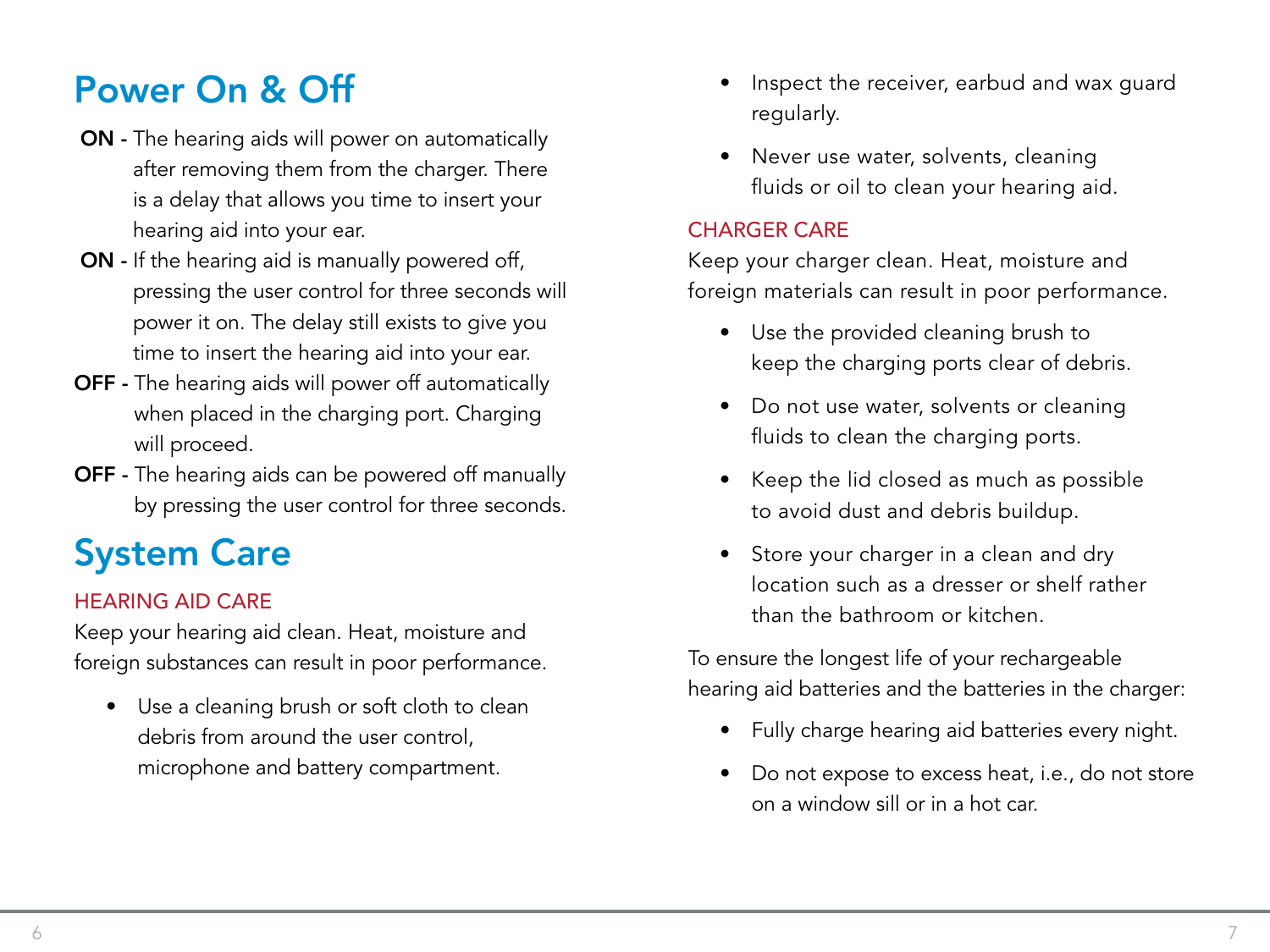# Helpful Hints

- Do not take apart your hearing aids or insert the cleaning tools inside of them.
- When not in use, place your hearing aid in the charger or storage container and store:
	- In a dry, safe place
	- Away from direct sunlight and heat to avoid extreme temperatures
	- $-$  Where you can easily find them
	- Safely out of reach from children and pets

### Hear Clear Receiver Wax Guards

RIC hearing aids integrate disposable Hear Clear earwax protection. The innovative wax guards prevent earwax accumulation in the hearing aid receiver. When you need to replace your wax guards, please follow the instructions below.

- 1. Insert empty end of the application stick straight into used wax guard in hearing aid.
- 2. Pull stick straight out (do not twist) to remove used wax guard.
- 3. Use opposite end of stick to firmly insert clean wax guard straight into hearing aid.
- 4. Pull stick straight out (do not twist) and discard.

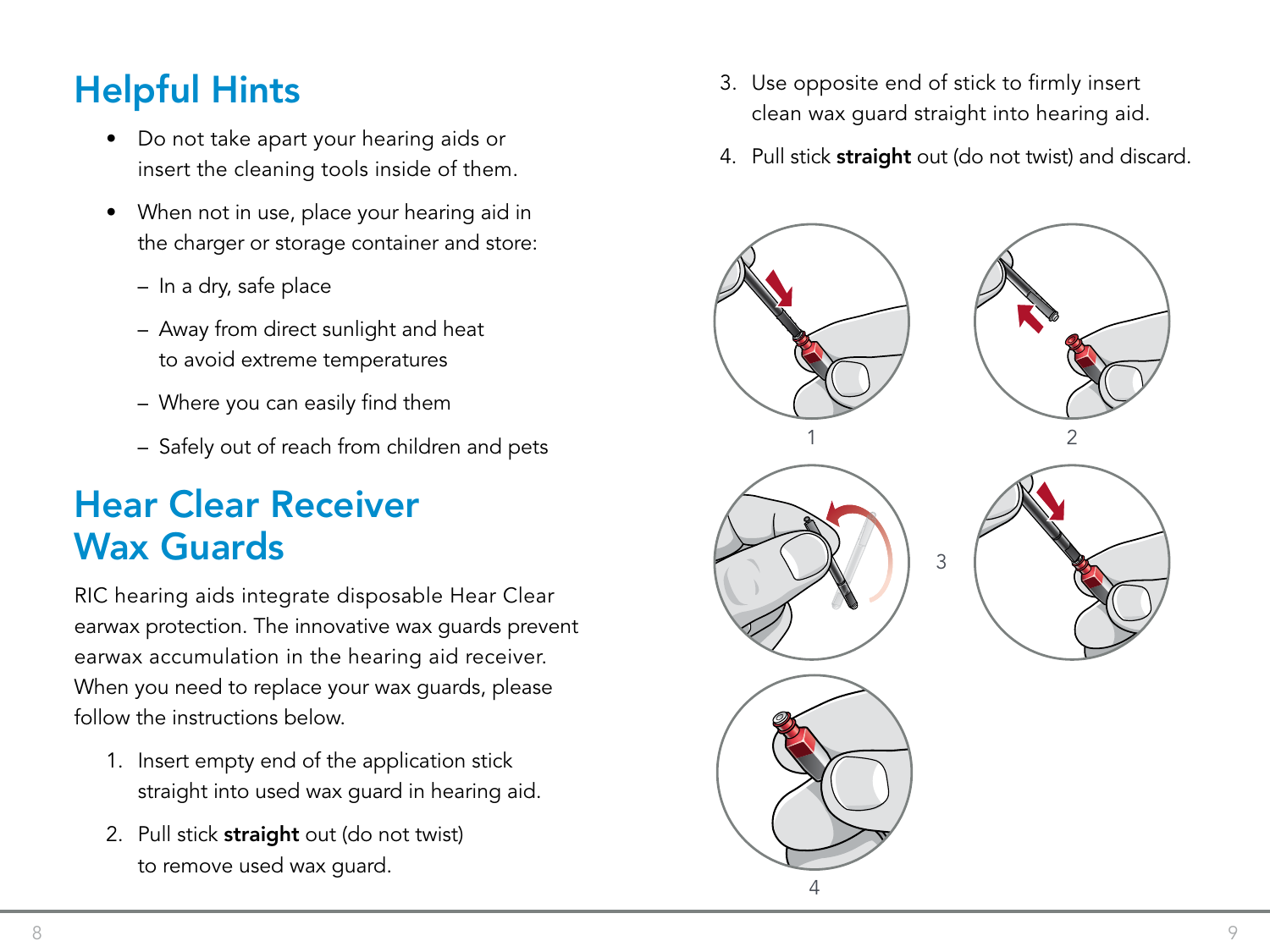## Download and **Connect to the Thrive (thrive)** Hearing Control App



The Thrive Hearing Control app makes it easy to control and adjust your 2.4 GHz rechargeable hearing aids with your compatible Apple® or Android™ device. Downloading and connecting to the app is easy; refer to the Thrive Hearing Control app User Guide or visit starkey.com/thrivesupport for additional information, such as:

- Integrated sensors and artificial intelligence features\*
- Automatic and custom memories
- Geotags
- SoundSpace
- Tinnitus management
- Find My Hearing Aids
- Alerts

*Visit starkey.com/thrivesupport for compatibility information. \*Available with Livio Edge AI hearing aids only.*

# Hearing Aid Information

|  |            | Hearing aid model: <b>Example 2019</b> |                |  |  |  |
|--|------------|----------------------------------------|----------------|--|--|--|
|  |            |                                        |                |  |  |  |
|  |            |                                        |                |  |  |  |
|  |            |                                        |                |  |  |  |
|  |            |                                        |                |  |  |  |
|  | Memory #   | Environment/<br>Listening Situation    | Beep/Indicator |  |  |  |
|  |            |                                        |                |  |  |  |
|  |            |                                        |                |  |  |  |
|  |            |                                        |                |  |  |  |
|  |            |                                        |                |  |  |  |
|  |            |                                        |                |  |  |  |
|  |            |                                        |                |  |  |  |
|  |            |                                        |                |  |  |  |
|  |            |                                        |                |  |  |  |
|  |            |                                        |                |  |  |  |
|  | Clinician: |                                        |                |  |  |  |
|  |            |                                        |                |  |  |  |
|  |            |                                        |                |  |  |  |
|  |            |                                        |                |  |  |  |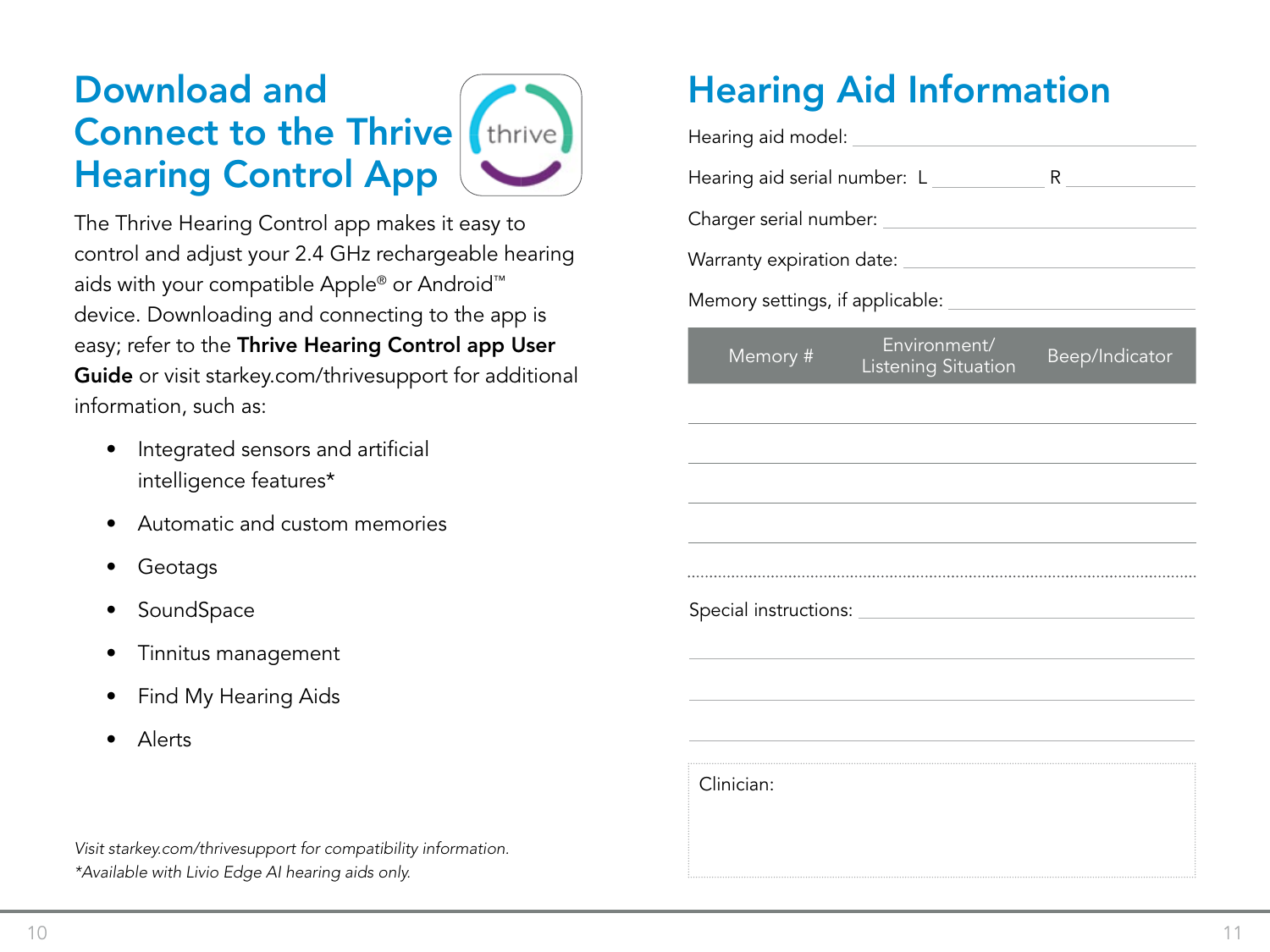Product specification may be obtained from your clinician.

Attention Clinician: For product specification please visit Gov.StarkeyPro.com.

### M/T Ratings

| RIC Rechargeable        |  |
|-------------------------|--|
| <b>BTE Rechargeable</b> |  |

#### Rechargeable Battery Data

| Product                                                                             | Livio Edge AI RIC R<br>Livio Edge AI BTE R<br>Livio RIC R<br>Livio BTE R |
|-------------------------------------------------------------------------------------|--------------------------------------------------------------------------|
| Charge of battery when shipped                                                      | >15.3% state of charge                                                   |
| Battery life estimates – hearing<br>aid on the shelf (i.e. drain rate) <sup>1</sup> | 120 days                                                                 |
| Battery life estimates - amplifying<br>sound                                        | Up to 24 hours                                                           |
| Battery life estimates - amplifying<br>sound and streaming <sup>2</sup>             | Up to 22 hours with 4<br>hours of smartphone<br>streaming                |

*1 The hearing aid's battery capacity shall allow for a 30-minute wireless fitting session for up to 120 days.*

*2 Results will vary based on wireless and feature usage.*

#### **Notes**

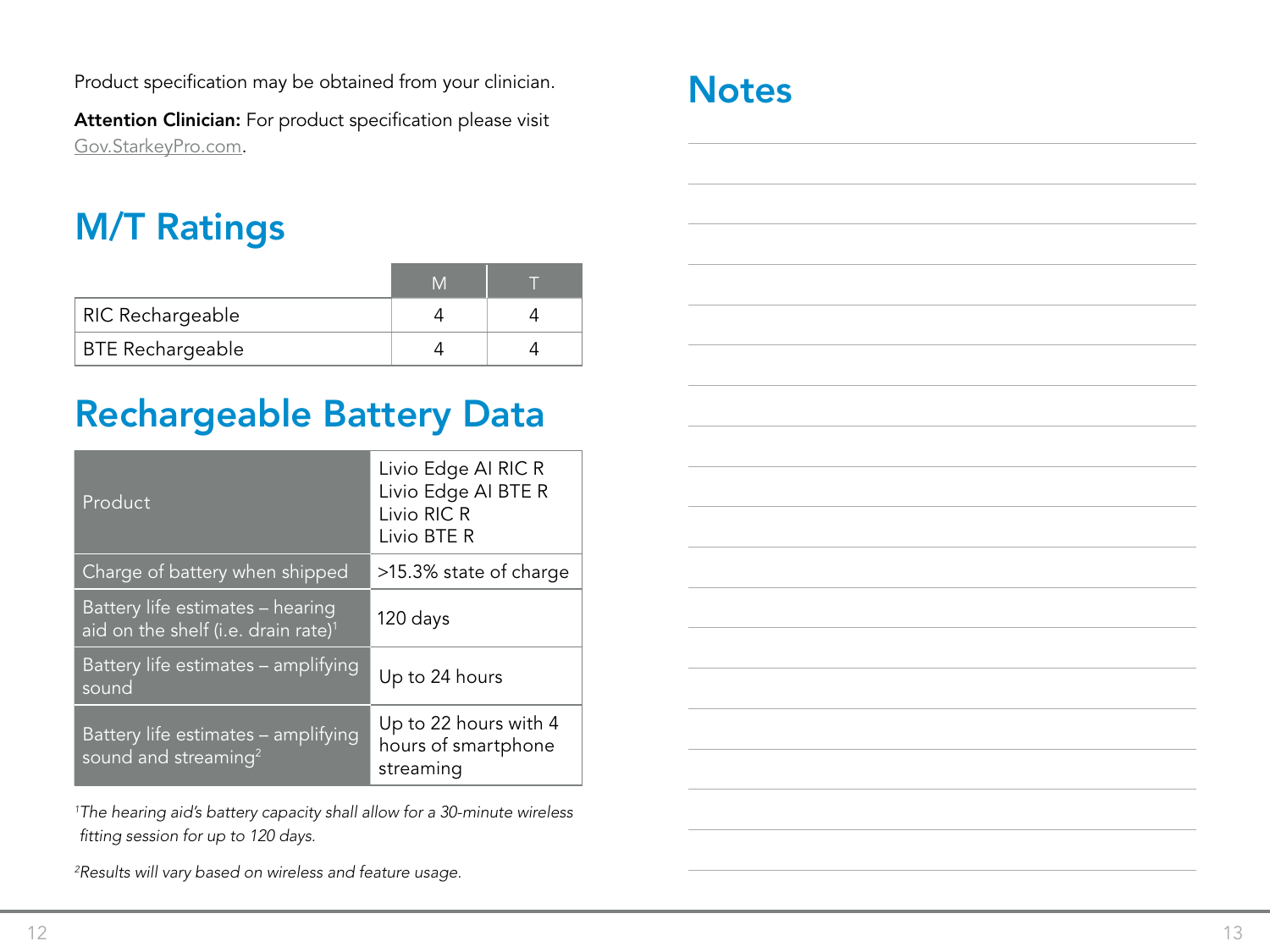| <b>Notes</b> | <b>Notes</b> |
|--------------|--------------|
|              |              |
|              |              |
|              |              |
|              |              |
|              |              |
|              |              |
|              |              |
|              |              |
|              |              |
|              |              |